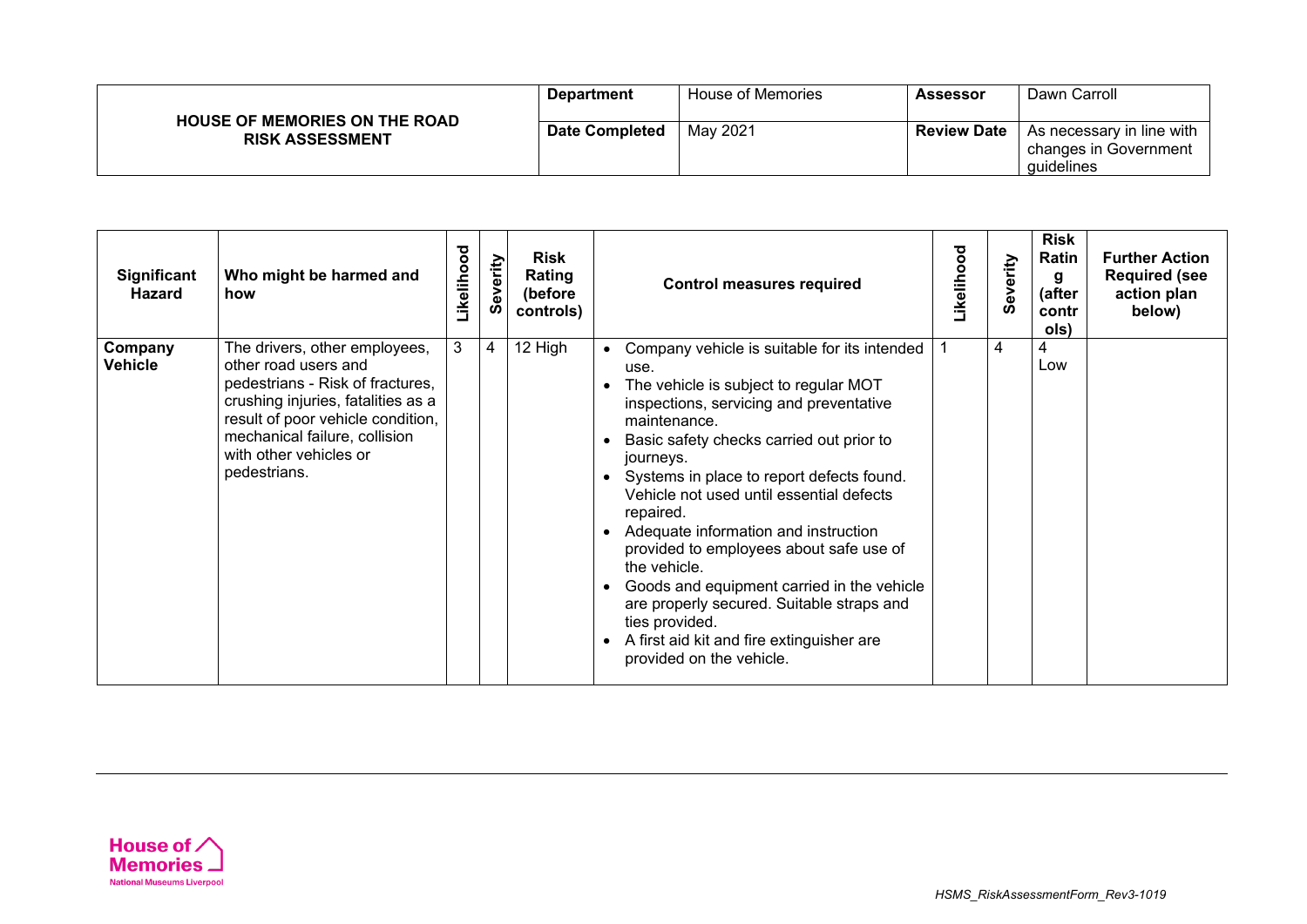| <b>Vehicle Safety</b>             |                                                                                                                                                                                                                                                                                                   |              |   |         |                                                                                                                                                                                                                                                                                                                                                                                                                                                                                                                                                                                                                                                                                                                                                                                                                                                                                                                                                                                                                                                                                                                                                                                                                                                                                                                                                                |  |  |  |  |  |
|-----------------------------------|---------------------------------------------------------------------------------------------------------------------------------------------------------------------------------------------------------------------------------------------------------------------------------------------------|--------------|---|---------|----------------------------------------------------------------------------------------------------------------------------------------------------------------------------------------------------------------------------------------------------------------------------------------------------------------------------------------------------------------------------------------------------------------------------------------------------------------------------------------------------------------------------------------------------------------------------------------------------------------------------------------------------------------------------------------------------------------------------------------------------------------------------------------------------------------------------------------------------------------------------------------------------------------------------------------------------------------------------------------------------------------------------------------------------------------------------------------------------------------------------------------------------------------------------------------------------------------------------------------------------------------------------------------------------------------------------------------------------------------|--|--|--|--|--|
| <b>Driving</b><br><b>Unsafely</b> | Driver, other employees, other<br>road users and pedestrians.<br>Risk of fractures, crushing<br>injuries, fatalities due to unsafe<br>driving techniques, being<br>distracted, driver fatigue,<br>adverse weather conditions,<br>impaired ability due to<br>alcohol/drugs, medical<br>conditions. | $\mathbf{3}$ | 4 | 12 High | 4 Low<br>• Drivers hold current driving licences.<br>4<br>Licences checked annually.<br>• An assessment of the person's driving<br>abilities and driving history has been<br>carried out.<br>Drivers attend driving awareness training<br>$\bullet$<br>course.<br>Reassessment of driving ability carried out<br>following an accident or near miss.<br>Drivers instructed to report if they have<br>been involved in an accident or are taking<br>any medication or suffering from any<br>condition which could adversely affect their<br>driving.<br>• A no drugs, no alcohol policy in place for<br>drivers which is enforced. Drivers can face<br>disciplinary action if found to disregard<br>policy.<br>Use of mobile phones prohibited whilst<br>$\bullet$<br>driving.<br>• All drivers comply with the minimum<br>eyesight standards for driving.<br>The journeys are generally short-distance<br>and take place within daylight hours.<br>Journeys planned to allow drivers sufficient<br>time to account for unforeseen hazards<br>such as road works, accident "black spots",<br>traffic densities, and high-risk features, e.g.<br>schools.<br>• Freight Transport Association weather<br>reports checked for weather conditions.<br>Driving in adverse weather conditions<br>discouraged. Schedules and routes are<br>rearranged where necessary. |  |  |  |  |  |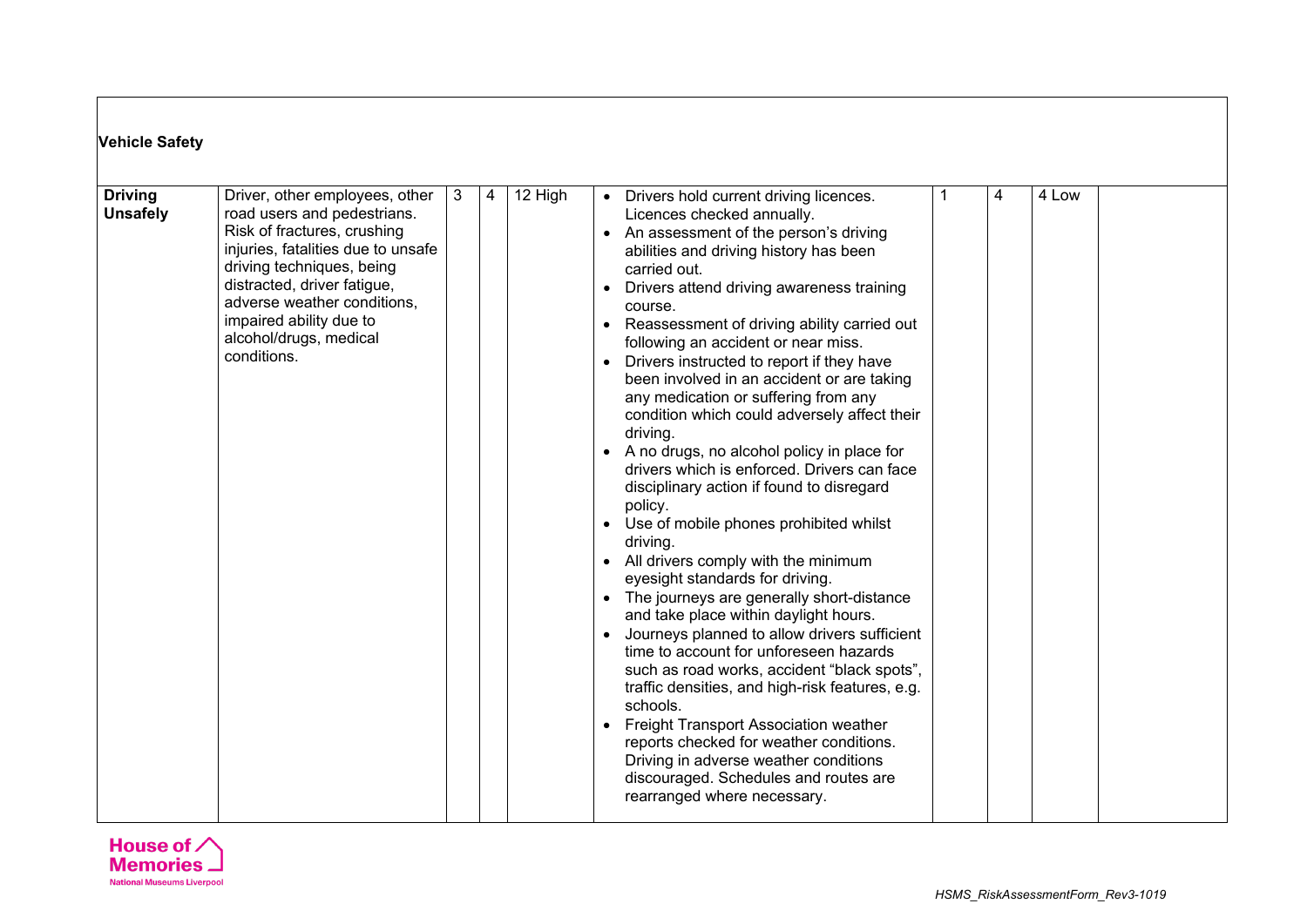| <b>Road traffic</b><br>accident /<br>collision | Staff members<br>General public<br>Client / customer.<br>Risk of harm during journey.<br>Risk of harming person on site<br>due to collision.                                         | $\overline{2}$ |   | 8 | $\bullet$<br>$\bullet$<br>$\bullet$              | Dedicated driver / driver pool appointed.<br>Clean licence without endorsements<br>required.<br>Sufficient vehicle specific training to take<br>place.<br>Parking spaces to be prearranged with<br>care setting / venues.<br>NML colleague to supervise parking /<br>reverse at venues as required making sure<br>they do this from a safe distance<br>Route to venue pre-planned.<br>Sat navigation available.                 | 4 | 4 |  |
|------------------------------------------------|--------------------------------------------------------------------------------------------------------------------------------------------------------------------------------------|----------------|---|---|--------------------------------------------------|---------------------------------------------------------------------------------------------------------------------------------------------------------------------------------------------------------------------------------------------------------------------------------------------------------------------------------------------------------------------------------------------------------------------------------|---|---|--|
| Crushing /<br>being trapped                    | Staff members<br>General public<br>Client / customer.<br>Risk of being trapped or<br>crushed by vehicle.<br>Risk of being trapped/ crushed<br>by hydraulic system during set-<br>up. | $\overline{2}$ | 4 | 8 | $\bullet$<br>$\bullet$<br>$\bullet$<br>$\bullet$ | Only pre-assigned staff authorised to set<br>up.<br>Sufficient set-up training to take place with<br>professional supplier.<br>Written guidelines / policy on set-up to be<br>agreed.<br>Site to inspected and clear of public /<br>clients during set-up.<br>Controls to be inaccessible to<br>unauthorised people.<br>Pre-agreed safe location for set-up.<br>High-visibility vests/ jackets provided in<br>vehicle and worn. | 4 | 4 |  |

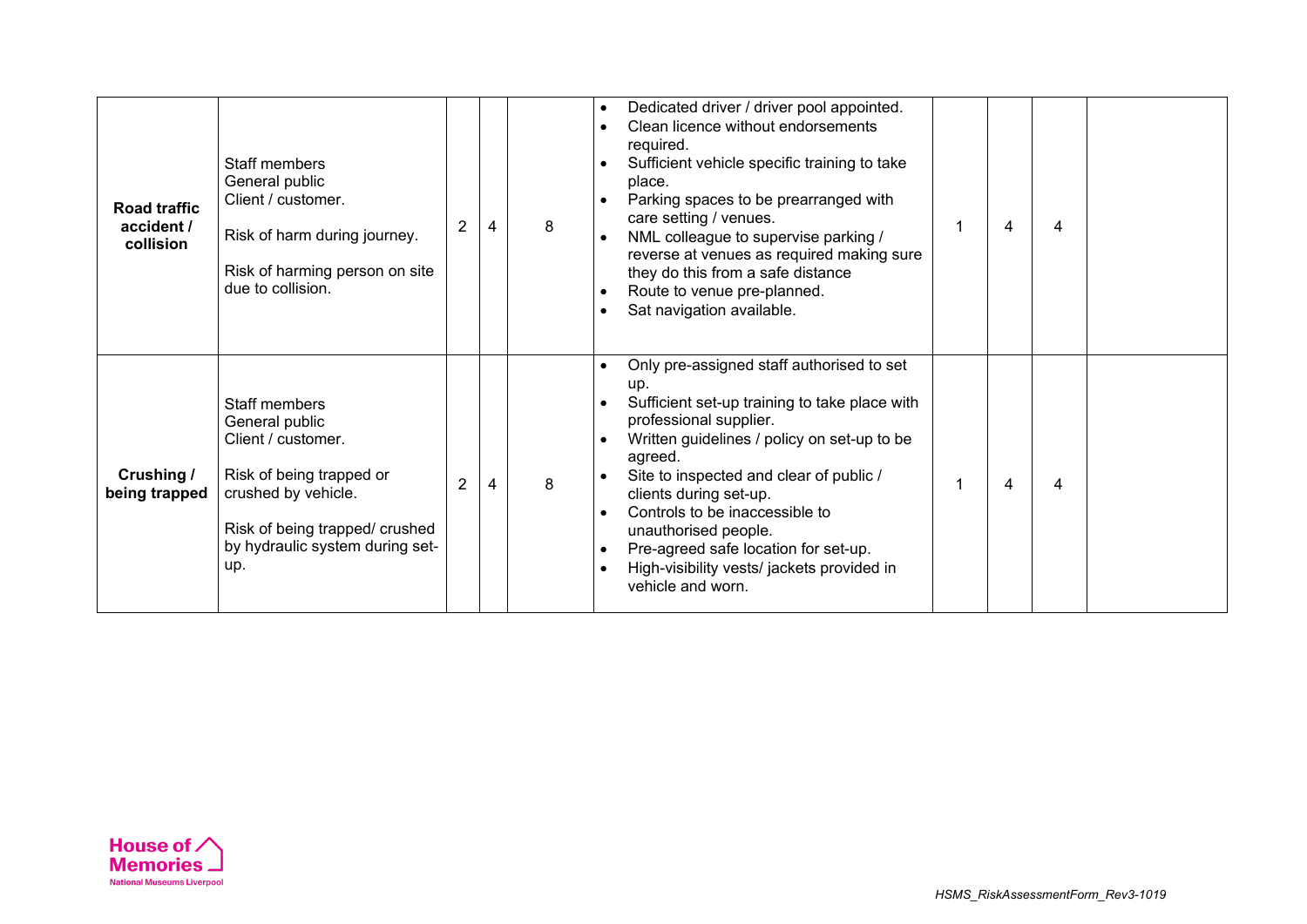| <b>Personal</b><br>security risk | Staff members<br>Clients / carers.<br>Vehicle / box accessed by<br>unauthorised person (theft /<br>attack etc.). | $\overline{2}$ | 3 | 6 | Visits to pre-booked destinations only.<br>Venues to be assessed for risk in advance.<br>Staff members working in pairs as a<br>minimum.<br>Client rep to be available during delivery.<br>No cash to be held in vehicle<br>IS equipment is secured in vehicle.<br>Additional measures / support put in place<br>4<br>4<br>for public events.<br>Telephone available to staff.<br>NML policies on off-site / loan working to<br>be followed.<br>Managers to monitor location / schedule.<br>First aid kit / procedures in place.<br>Public liability insurance in place.                       |  |
|----------------------------------|------------------------------------------------------------------------------------------------------------------|----------------|---|---|------------------------------------------------------------------------------------------------------------------------------------------------------------------------------------------------------------------------------------------------------------------------------------------------------------------------------------------------------------------------------------------------------------------------------------------------------------------------------------------------------------------------------------------------------------------------------------------------|--|
| <b>Electric shock</b>            | <b>Staff members</b><br>Clients / carers<br>Shock from electric wires /<br>sockets                               | $\overline{2}$ | 4 | 8 | Insulated connectors from vehicle supplier<br>used.<br>Electricity supply pre-arranged with setting.<br>Connections inspected prior to being<br>switched on.<br>Trailing cables to be avoided as far as<br>practicable by parking close to sockets /<br>connections.<br>Wires concealed / covered appropriately to<br>4<br>4<br>reduce risk of a trip hazard.<br>Suitable cable covers for external<br>environments provided.<br>PAT testing carried out as appropriate.<br>Maintenance only carried out by<br>authorised technicians.<br>All electrical kit to be stored away from<br>public. |  |

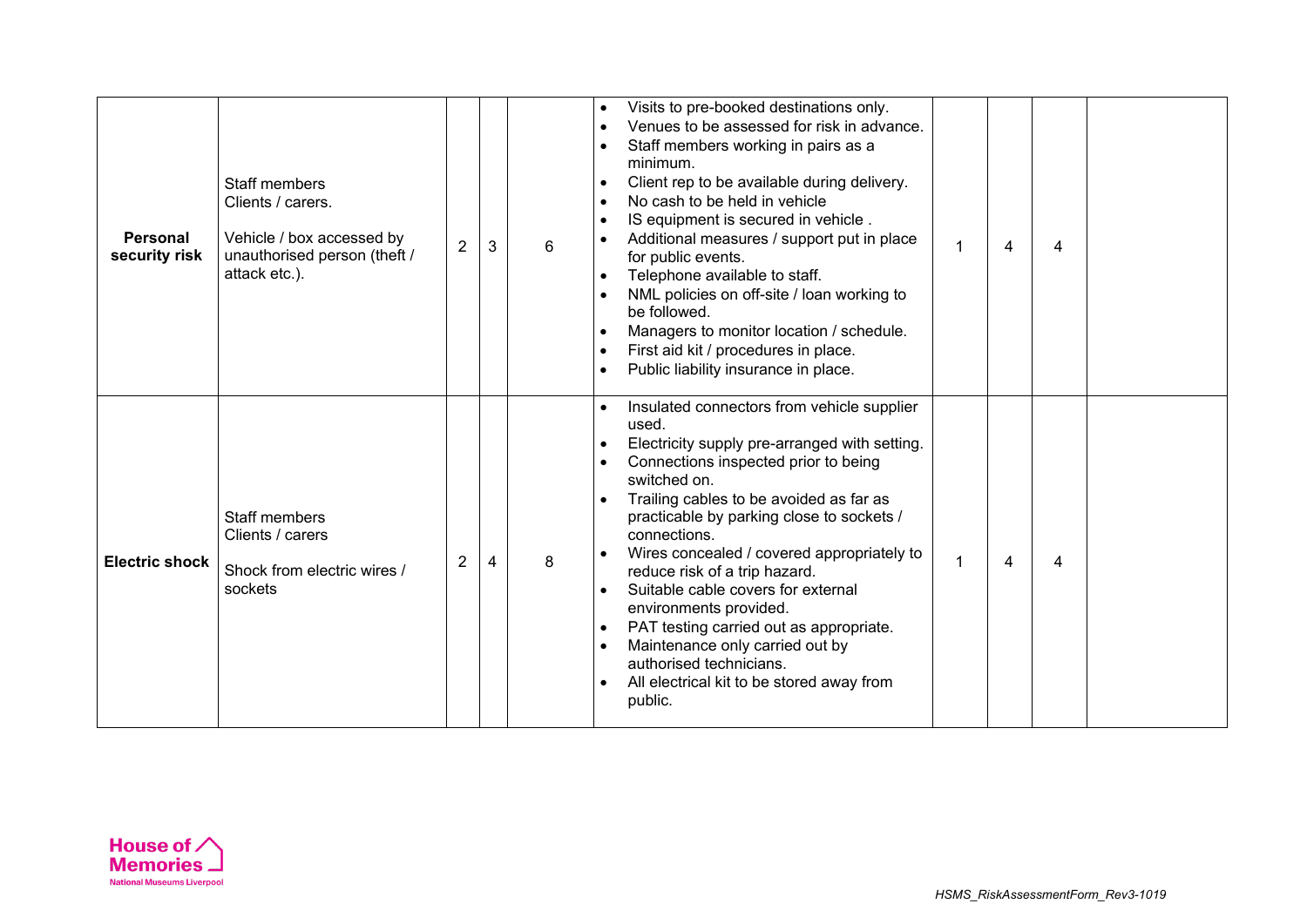| <b>Fire safety</b> | Staff<br>Clients / carers                                                                                | $\overline{2}$ | 4              | 8 | $\bullet$<br>$\bullet$              | Portable fire alarm installed<br>Regular testing of fire alarm<br>Fire safety instructions issued to users at<br>beginning of workshops (leave via nearest<br>exit)<br>Fire extinguisher available<br>Controlled numbers in the space to avoid<br>overcrowding or difficulty in exiting<br>Doorways kept clear of hazards /<br>obstructions<br>Electrical equipment and plug points<br>monitored for marks / smells / wear and<br>tear<br>Only authorised staff (formally trained or<br>contractors) to access wiring or sealed<br>units                                                                                       | 4              | 4 |  |
|--------------------|----------------------------------------------------------------------------------------------------------|----------------|----------------|---|-------------------------------------|--------------------------------------------------------------------------------------------------------------------------------------------------------------------------------------------------------------------------------------------------------------------------------------------------------------------------------------------------------------------------------------------------------------------------------------------------------------------------------------------------------------------------------------------------------------------------------------------------------------------------------|----------------|---|--|
| Trips / falls      | <b>Staff members</b><br>Clients / carers<br>Trips over equipment / steps<br>Falls due to slippy surfaces | $\overline{2}$ | $\overline{c}$ | 4 | $\bullet$<br>$\bullet$<br>$\bullet$ | Flooring to be secure.<br>Anti-slip surface installed.<br>Surfaces to be kept dry and monitored for<br>any accidental spillages or water from rain/<br>peoples' shoes etc. Paper towels available<br>to mop up and dry.<br>Sufficient lighting to be provided for<br>movement in space.<br>Programme to clearly outline when<br>visibility is reduced in space and to advise.<br>Vulnerable or frail visitors to be<br>accompanied by carer.<br>Floors to be kept clear of hazards.<br>Maximum occupancy to be set to prevent<br>overcrowding.<br>Visitors advised to allow for visual<br>adjustment when light levels change. | $\overline{2}$ |   |  |

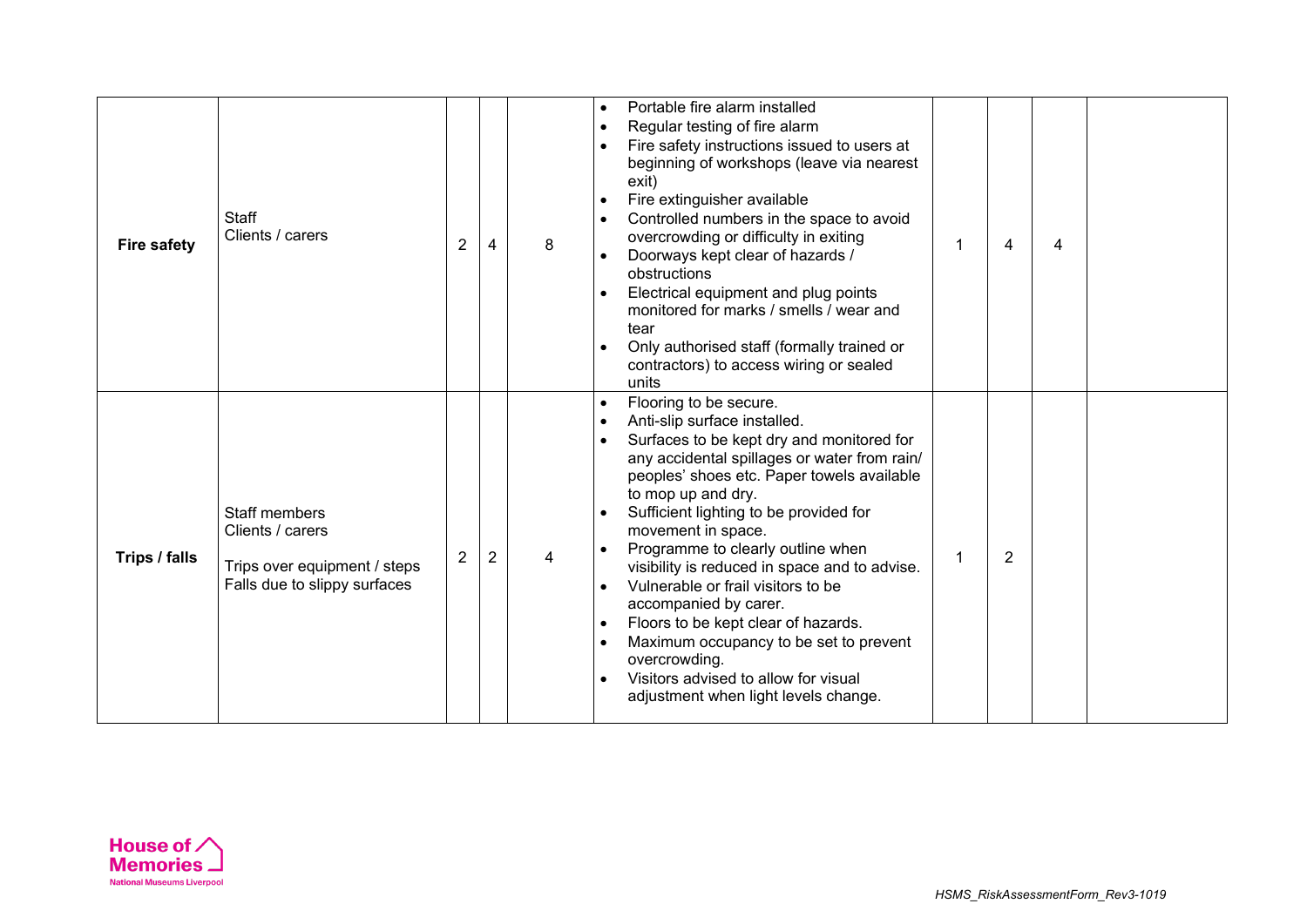|                  |                                |                       |   |   | $\bullet$<br>$\bullet$ | Care setting / client to undertake risk<br>assessment.<br>HoM OTR schedule to ensure there is a |                |                |   |  |
|------------------|--------------------------------|-----------------------|---|---|------------------------|-------------------------------------------------------------------------------------------------|----------------|----------------|---|--|
|                  |                                |                       |   |   |                        | sufficient gap between visits.                                                                  |                |                |   |  |
|                  |                                |                       |   |   | $\bullet$              | One venue per day only.                                                                         |                |                |   |  |
|                  |                                |                       |   |   |                        | Safe 'bubbles' to be established with care                                                      |                |                |   |  |
|                  |                                |                       |   |   |                        | homes in advance of visits.                                                                     |                |                |   |  |
|                  |                                |                       |   |   |                        | Government guidelines on mixing re: care                                                        |                |                |   |  |
|                  |                                |                       |   |   |                        | setting to be fully adhered to.                                                                 |                |                |   |  |
|                  |                                |                       |   |   | $\bullet$              | Strict cleaning regime in between bubble<br>access and visits to different settings.            |                |                |   |  |
|                  |                                |                       |   |   | $\bullet$              | Alcohol gel to be applied by visitors and                                                       |                |                |   |  |
|                  |                                |                       |   |   |                        | staff.                                                                                          |                |                |   |  |
|                  |                                |                       |   |   | $\bullet$              | Handling objects to be fully assessed and                                                       |                |                |   |  |
|                  | <b>Staff members</b>           |                       |   |   |                        | used safely.                                                                                    |                |                |   |  |
| <b>Infection</b> | Clients / carers.              |                       |   |   | $\bullet$              | 'Show and tell' model to be used with                                                           |                |                |   |  |
| transmission     | Transmission of covid or other | $\mathbf{2}^{\prime}$ | 4 | 8 |                        | objects unsuitable for handling e.g. porous                                                     | $\overline{2}$ | $\overline{4}$ | 8 |  |
| (Covid)          | infections between care        |                       |   |   |                        | or cannot be cleaned.<br>Cleaning regime in place to clean objects                              |                |                |   |  |
|                  | settings and people.           |                       |   |   |                        | in between each person                                                                          |                |                |   |  |
|                  |                                |                       |   |   | $\bullet$              | Alcohol gel to be used prior and after                                                          |                |                |   |  |
|                  |                                |                       |   |   |                        | touching objects (all).                                                                         |                |                |   |  |
|                  |                                |                       |   |   | $\bullet$              | Scents and smells to be researched to                                                           |                |                |   |  |
|                  |                                |                       |   |   |                        | ensure COVID-secure practice (if used).                                                         |                |                |   |  |
|                  |                                |                       |   |   | $\bullet$              | Limits on numbers in space including                                                            |                |                |   |  |
|                  |                                |                       |   |   |                        | appropriate social distancing.                                                                  |                |                |   |  |
|                  |                                |                       |   |   | $\bullet$              | Staff numbers in space to be kept to a<br>minimum.                                              |                |                |   |  |
|                  |                                |                       |   |   |                        | Protocol on COVID to be established to                                                          |                |                |   |  |
|                  |                                |                       |   |   |                        | meet NML 'in venue' standards and                                                               |                |                |   |  |
|                  |                                |                       |   |   |                        | agreed with H&S.                                                                                |                |                |   |  |
|                  |                                |                       |   |   | $\bullet$              | Staff to wear masks when working with the                                                       |                |                |   |  |
|                  |                                |                       |   |   |                        | public.                                                                                         |                |                |   |  |
|                  |                                |                       |   |   |                        |                                                                                                 |                |                |   |  |

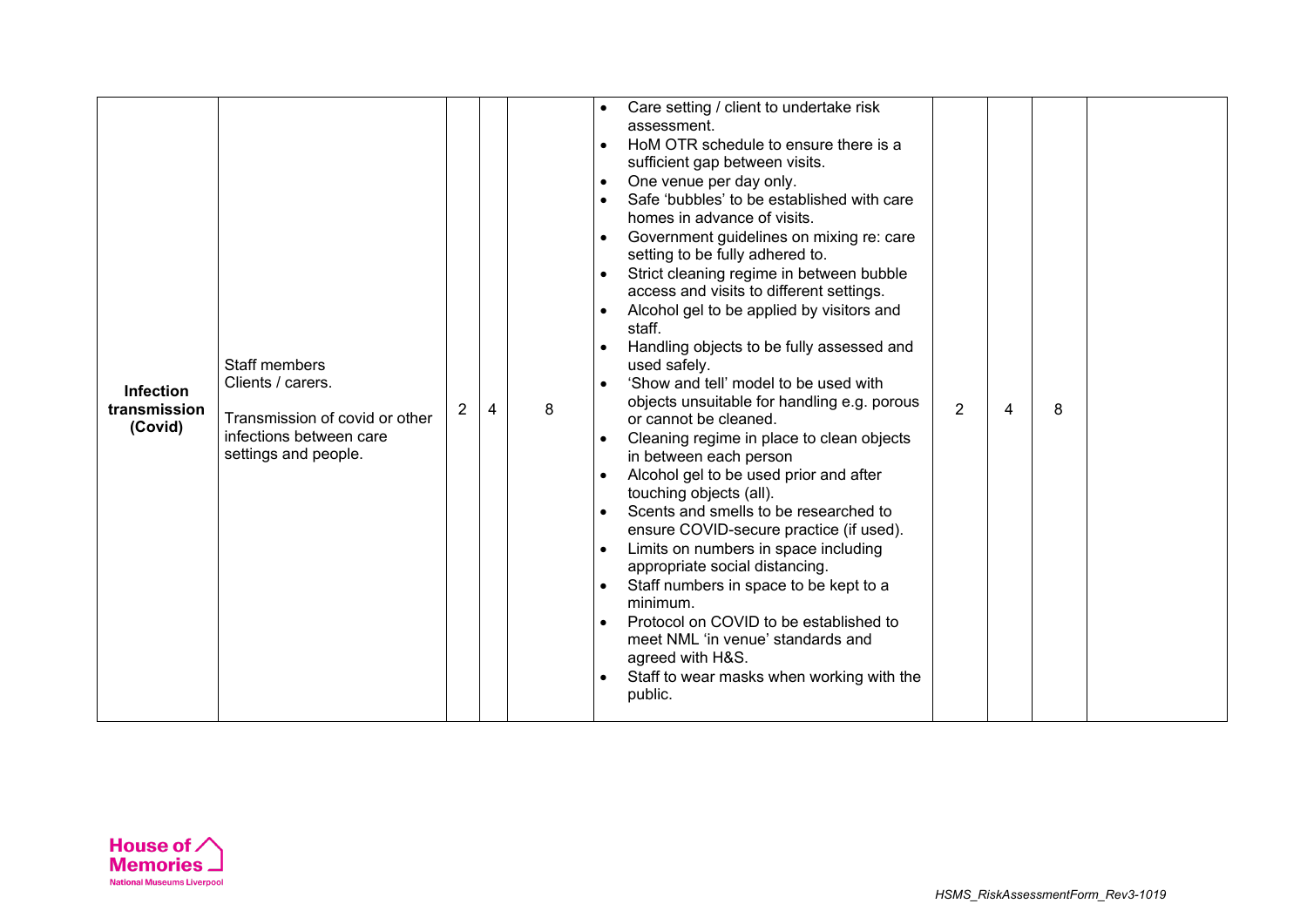| <b>Emotional</b><br>impact of<br>experience<br>(negative) | Clients / carers.<br>Individuals have a poor<br>experience and do not like<br>being in the immersive space.<br>Sad memories are triggered. | $\overline{2}$ | $\overline{2}$ | 4 | possible.<br>any time.<br>care. | Consultation on themes for digital resource<br>has taken place.<br>Expectations to be clearly outlined with<br>care setting and with clients on the day.<br>Choice of themes / content where<br>Client advised they can pause / leave at<br>Care setting to determine suitability of<br>product / experience via person-centred<br>Facilitator to work with carers on<br>appropriate level of engagement. | 1 | $\overline{4}$ | $\overline{4}$ |  |
|-----------------------------------------------------------|--------------------------------------------------------------------------------------------------------------------------------------------|----------------|----------------|---|---------------------------------|-----------------------------------------------------------------------------------------------------------------------------------------------------------------------------------------------------------------------------------------------------------------------------------------------------------------------------------------------------------------------------------------------------------|---|----------------|----------------|--|
| <b>Disorientation</b><br>/ balance<br><b>issues</b>       | Clients / carers.<br>Movement in the immersive<br>leads to disorientation and lack<br>of balance.                                          | $\overline{2}$ | 3              | 6 | support.                        | Clients forewarned about movement.<br>Seating available and to be used at<br>appropriate points.<br>Pauses used in programme to ensure<br>people readjust.<br>Carers to escort individuals requiring<br>Movement to be turned off during<br>exploration of 'hot spots'.                                                                                                                                   |   | 3              | 3              |  |
| Loss of kit /<br>damage to<br>vehicle                     | NML.<br>Financial loss.<br>Reputational loss.                                                                                              | $\overline{2}$ | 3              | 6 |                                 | Vehicle securely parked on NML patrolled /<br>gated property when not in use.<br>Protocols adhered to re: driving and<br>delivery of vehicle.<br>Security protocols adhered to when in use.<br>Appropriate insurance in place.<br>Maintenance contracts in place.                                                                                                                                         |   |                |                |  |
| <b>Staff welfare</b><br>facilities                        | Staff<br>Staff welfare compromised<br>leading to illness / discontent<br>and poor performance                                              |                |                |   | programme<br>the<br>programme.  | Sufficient breaks built into HoM OTR<br>Access to toilets for staff included as part of<br>requirement for<br>booking<br>the<br>Bottled water available for staff.<br>First aid box included in HOM OTR kit.                                                                                                                                                                                              |   |                |                |  |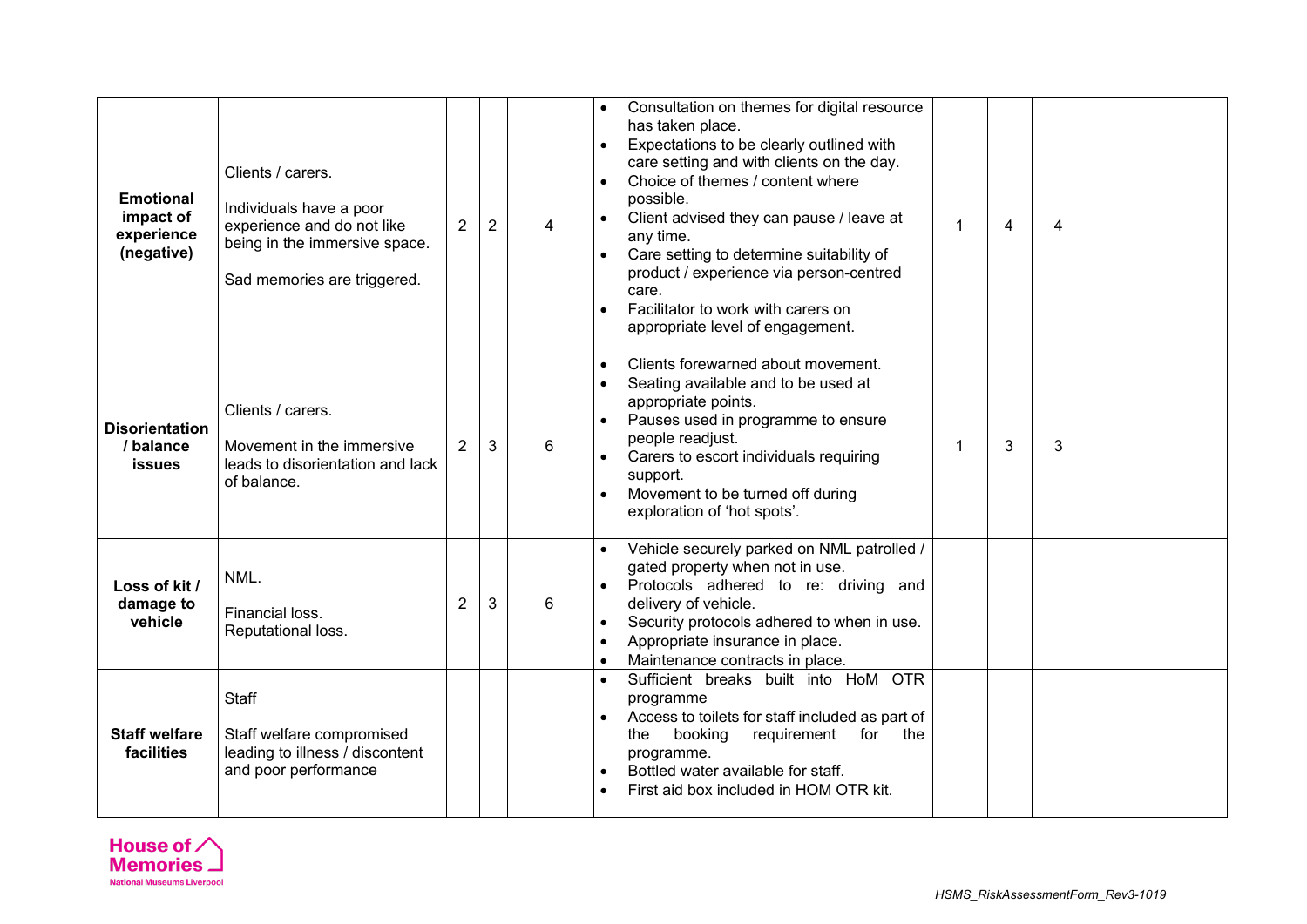| Further Action Detail | By Whom | By When | Updates |
|-----------------------|---------|---------|---------|
|                       |         |         |         |
|                       |         |         |         |
|                       |         |         |         |

| <b>Further Information</b>             |
|----------------------------------------|
| Government Covid-19 Guidance documents |
|                                        |